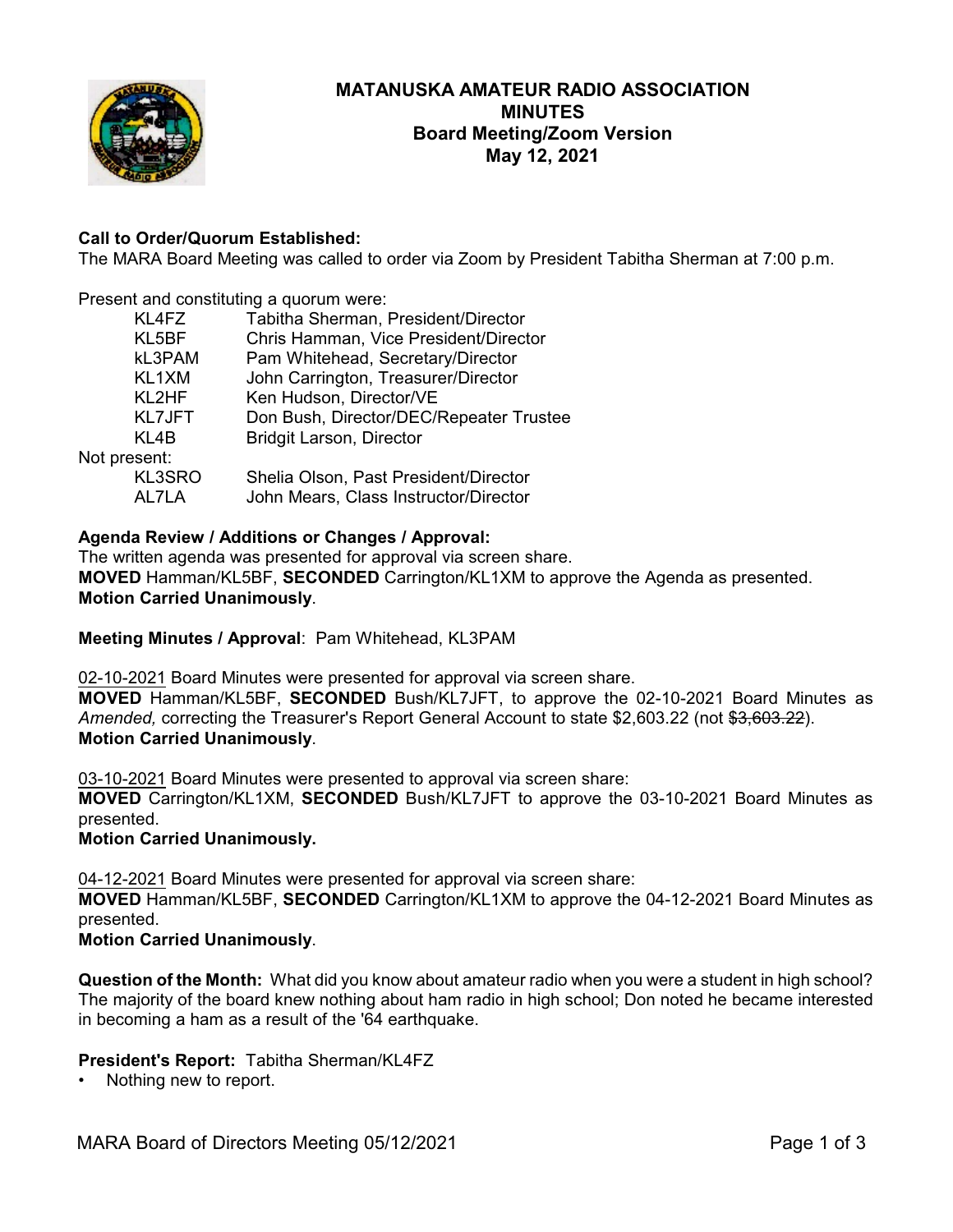# **Vice President's Report:** Chris Hamman, KL5BF

Nothing new to report.

## **Secretary's Report:** Pam Whitehead, KL3PAM

No report.

# **Treasurer's Report:** John Carrington, KL1XM

- Reported status Club finances:
- General account: \$5,377.55, includes \$2,300.00 donation from FB Network for Good (for repeater);
- Book account: \$1,028.42.

## **Website Facilitator:** Don Bush, KL7JFT

- Reported the website iis up to date; will add the recently approved and amended minutes.
- TJ figured out the problem with the backup system and it is working again;

## **ARES Report:** Don Bush, KL7JFT

• Nothing new at this time; waiting to hear from the Borough as to status of the EOC.

## **Trailer Committee:** Don Bush, KL7JFT

- Reported will soon be setting up a schedule for maintenance and training on the trailer with the hopes of getting people interested.
- Trailers are in good shape; discussed what will be included in the upcoming maintenance.
- We will also need to do an inventory check of the equipment.
- Regarding the repeater, the antenna came in; the repeater has been shipped, should receive in about a week.

#### **VE Report:** Ken Hudson, KL2HF

• Reported two upgrades to Extra and three upgrades to General.

#### **Licensing Classes**: John Mears, AL7LA

No report.

#### **Sunshine Committee:** Tabitha Sherman, KL4FZ

• Reported she sent one card to a member who had been in the hospital -- Margaret/KL4OP.

# **Upcoming Events:**

- 1. 05/15/2021 -- Virtual Breakfast Meeting, via Zoom, 9-10 am
- 2. 05/22/2021 -- Licensing Exams, Am-Vets Building, Wasilla, 7:00 pm
- 3. 05/28/2021 -- MARA General Meeting, via Zoom, 7:00 pm
- 4. 06/09/2021 -- MARA Board Meeting, via Zoom, 7:00 pm
- 5. 06/26/2021 -- Licensing Exams, Am-Vets Building, Wasilla, 7:00 pm

#### **Ongoing Business:**

- 1. Hamfest venue?
- There was discussion as to possible venues for MARA Hamfest slated for Saturday, September 18.
- 2. Do we want to do Field Day? Are we able?
- Date conflicts with Motley.
- Following discussion, the consensus was to do Field Day from home Qth under ARRL Covid rules.